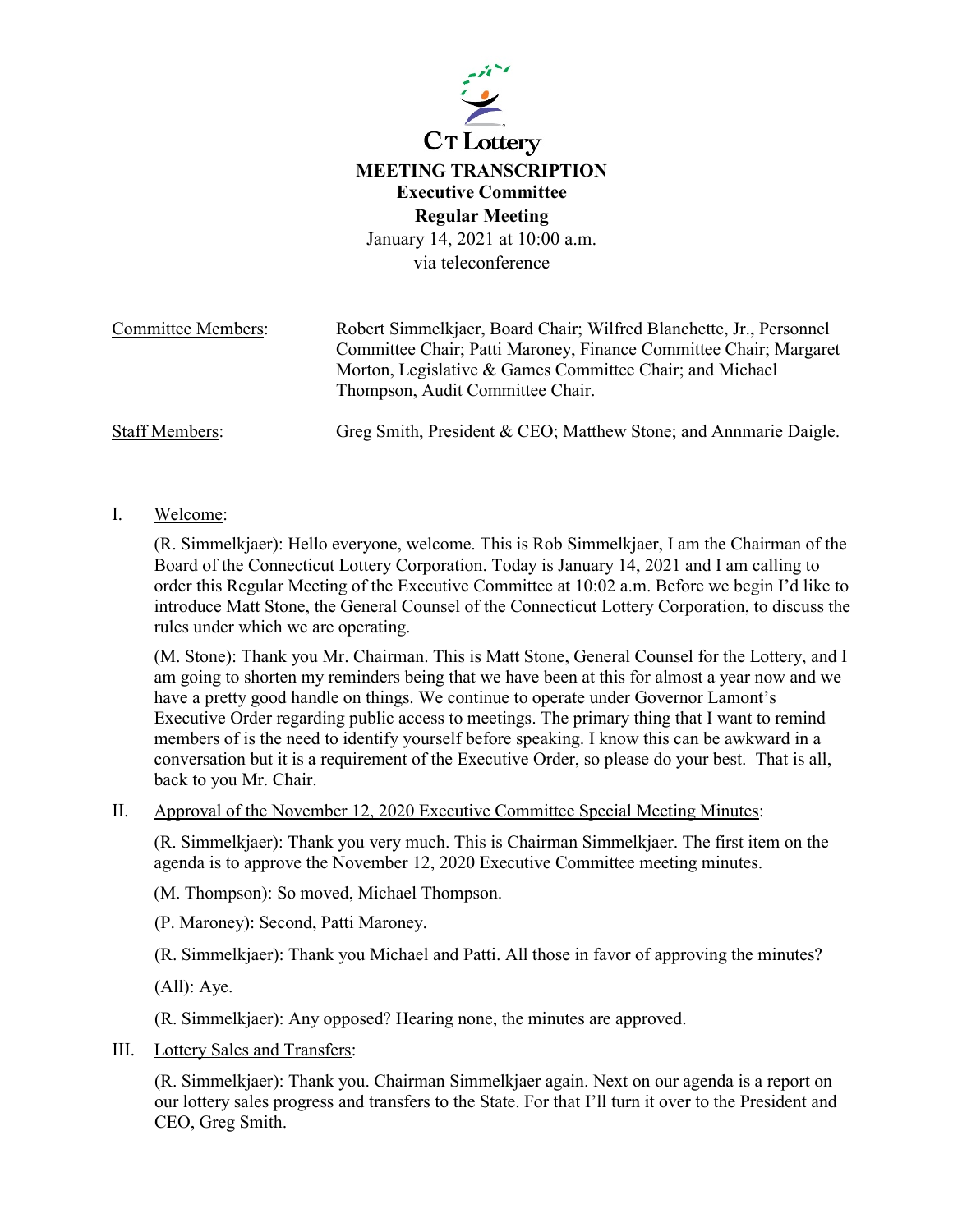(G. Smith): Thank you Mr. Chair. Good morning, this is Greg Smith. Some brief comments for you, as I know you were well caught up at the most recent board meeting on our sales year-todate. I am happy to report that for the month of December our sales were \$125 million, compared to \$114 million last December, so up \$10.5 million or 9 percent. To take you through the first twelve days of January, through Tuesday of this week, our sales were already \$60 million. By comparison, for the first twelve days of last year we were at \$42.5 million, so we are up so far in January by \$17.5 million or 41 percent. Sales continue to be strong, certainly the two national jackpot games with jackpots rolling again yesterday and Tuesday, they are now in the \$700 and \$600 million range for drawings on Friday and Saturday. Not only are those games performing well but all games sales are performing stronger prior to these strong jackpot runs and additionally during these strong jackpot runs. We are seeing some good lift and it's a nice position to be in. We were ahead in transfers to budget and to last year and that continues to grow as we work through these weeks. No guesses as to when these jackpots will get hit but it's been more than a year since we've been at levels like this. Kind of odd that they are both happening at the same time, just for comparisons sake: when a jackpot crosses half a billion it usually grows between runs by a couple hundred million, these are now growing by about a hundred-and-something million between runs just because they are both drawing sales at the same time. I hate to say that there is a capacity that the public is interested in spending on lottery jackpots and when they are both going at the same time that capacity gets spread over the two instead of being channeled into the one. Regarding Powerball and Mega Millions sales, the gaming system is holding up well and able to handle this high RPM that we test when we get to these high jackpot runs.

(R. Simmelkjaer): Greg this is Chairman Simmelkjaer. Has that been an issue in the past with large volumes, have we had capacity issues on the system?

(G. Smith): No but it's really the idea of saying – if I compare it to driving a car – you're revving it at high levels, and they're designed to handle this, no jackpot run is supposed to test the system as far as taking it to its limits. It's just nice to see and we tend to monitor when that happens. We had a small telecom issue with Verizon – it was Verizon's issue that effected about 300 retailers for about 40 minutes on Tuesday night and the vast majority of them are back in full operation but there are some occasional blips with telecom issues that are the vendor's responsibility. We encountered a small amount of that and they were quickly on it and kept us up to speed on how the recovery was occurring. It was a very insignificant impact to sales but these things do occur and that's what keeps our eye on it when it comes to these high volume sales periods. A couple of the key things that we focus on as we come into these jackpot runs is keeping the ticket stock supplied so that the retailers have the ticket rolls to meet the customers' purchase demands and we are also reminding customers in our messaging in any interviews that we do and in some of our social media is to honor the stores' requirements for social distancing as people start to queue up to get their tickets if they are not regular customers for lottery. So that's been part of our responses so that we can help to keep the public aware of the public health and safety measures. As I mentioned with all of the games performing at high levels, this is also a positive for lottery when we get new or infrequent players coming in and when you have the runs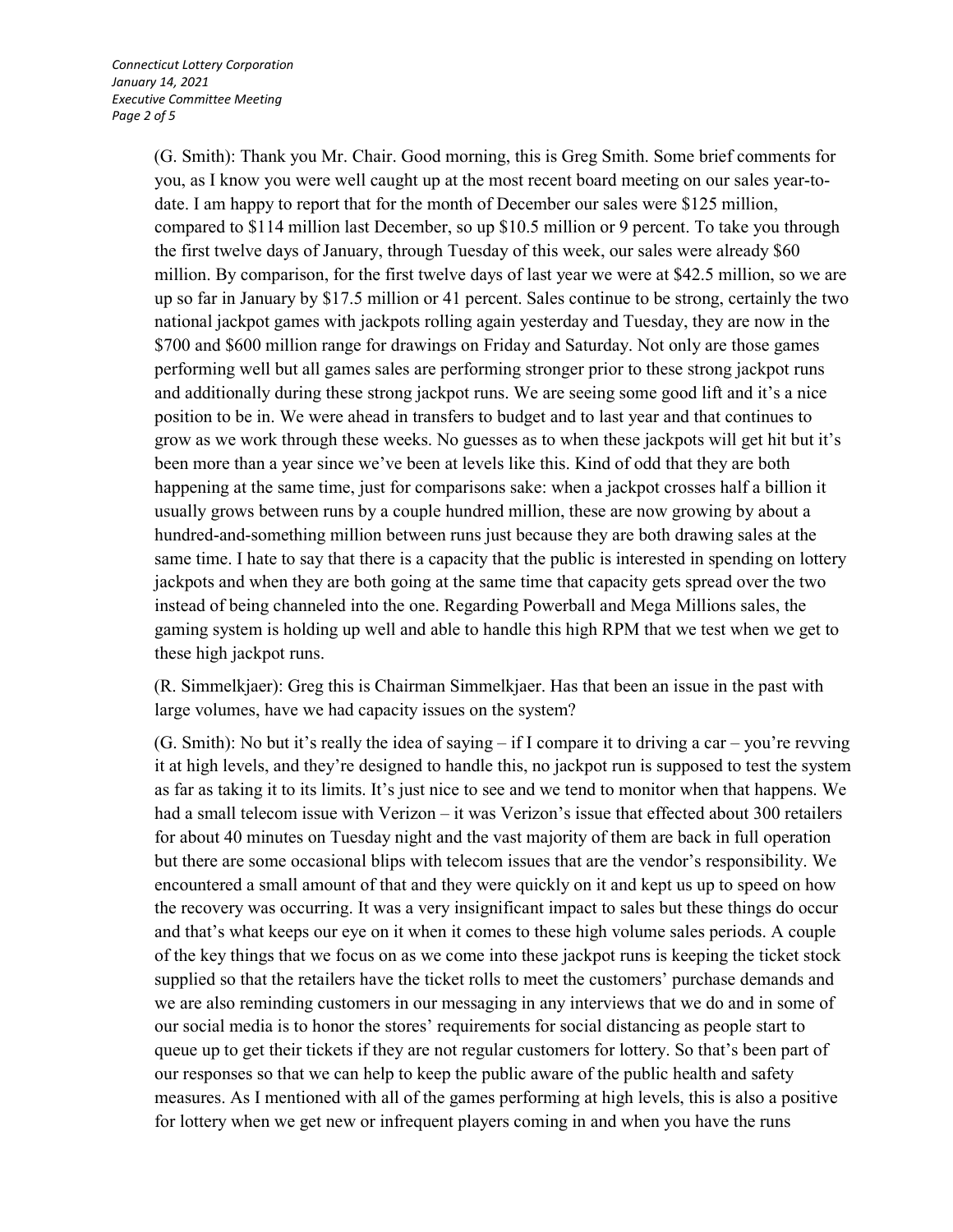occurring at these high levels for a few weeks in a row it can entice and excite people who are not normally lottery players to become lottery players to not only buy the Powerball and Mega Millions tickets but to try a few other games. So it is a good customer attraction method for us as well. All good, I just wanted to give you those couple of numbers and comments to update you.

(R. Simmelkjaer): Very good. Let's see how long those runs go for. Any questions? Hearing none, thank you Greg.

## IV. Update on Gaming System RFP:

(R. Simmelkjaer): This is Rob Simmelkjaer again. Next is an update on the Gaming System RFP for which we have now received proposals, Greg I'll ask you to report on that as well.

(G. Smith): Thank you, this is Greg Smith. We have received proposals as responses to the RFP and have begun our review process. In prior meetings with the Board I had reviewed the timeline and we are still on our timeline for evaluating proposals, expecting to make a decision in April, so still about three months in front of us as far as reviewing these. This week we had presentations from those who submitted proposals so that we could give them a chance to highlight or focus attention on certain parts that they want to draw our attention to; and then to inform or remind members of the Board that there is an evaluation team but we do use some internal staff members as well as some consultants as subject matter experts to help in the evaluation process. For example we ask these companies for their financial condition and then we reach out to people both internally and externally as needed to look at some of the financial statements and give us any input or guidance due to maybe a different skill set for the evaluation committee who may not have strong financial statement review skills. We have a plan and we are working through this process and all things are going fine right now, still in the early stages.

(R. Simmelkjaer): This is Chairman Simmelkjaer. Could you go over again, at a high level, the timeline over this process and the major steps, to give me some expectation of how this is going to play out?

(G. Smith): Sure. The review process has the next few months captivating our attention, then a recommendation by the evaluation committee of the company that we recommend going into negotiations with. We will use the time from April to most likely into the summer for contract negotiations. It is a significant contract, it has a lot of content and criteria in it and we will use that time to get that to where both parties reach agreement on it. That contract will be brought to the Board to approve, typically through the Audit Committee and then full Board approval. From there we will take their project plan, the Lottery's project plan, blend those together and begin a full program for onboarding their gaming system, the equipment, training that is needed -internally as well as retailer -- and then a deployment effort for this. That is a twenty-month time period, so that by the spring of 2023 we are ready to turn that new system on and the old system off. Lots more details in that but that is the big picture.

(M. Thompson): I have a quick question Mr. Chair, this is Michael Thompson.

(R. Simmelkjaer): Yes, go ahead.

(M. Thompson): Greg, without giving away anything, were there any unexpected submissions or were they all entities that you expected to receive them from?

(G. Smith): We received proposals from companies that we expected. We are always hopeful for additional submissions so that we can understand the universe of people that can provide gaming systems that can handle this type of activity and so we received at that point two proposals, we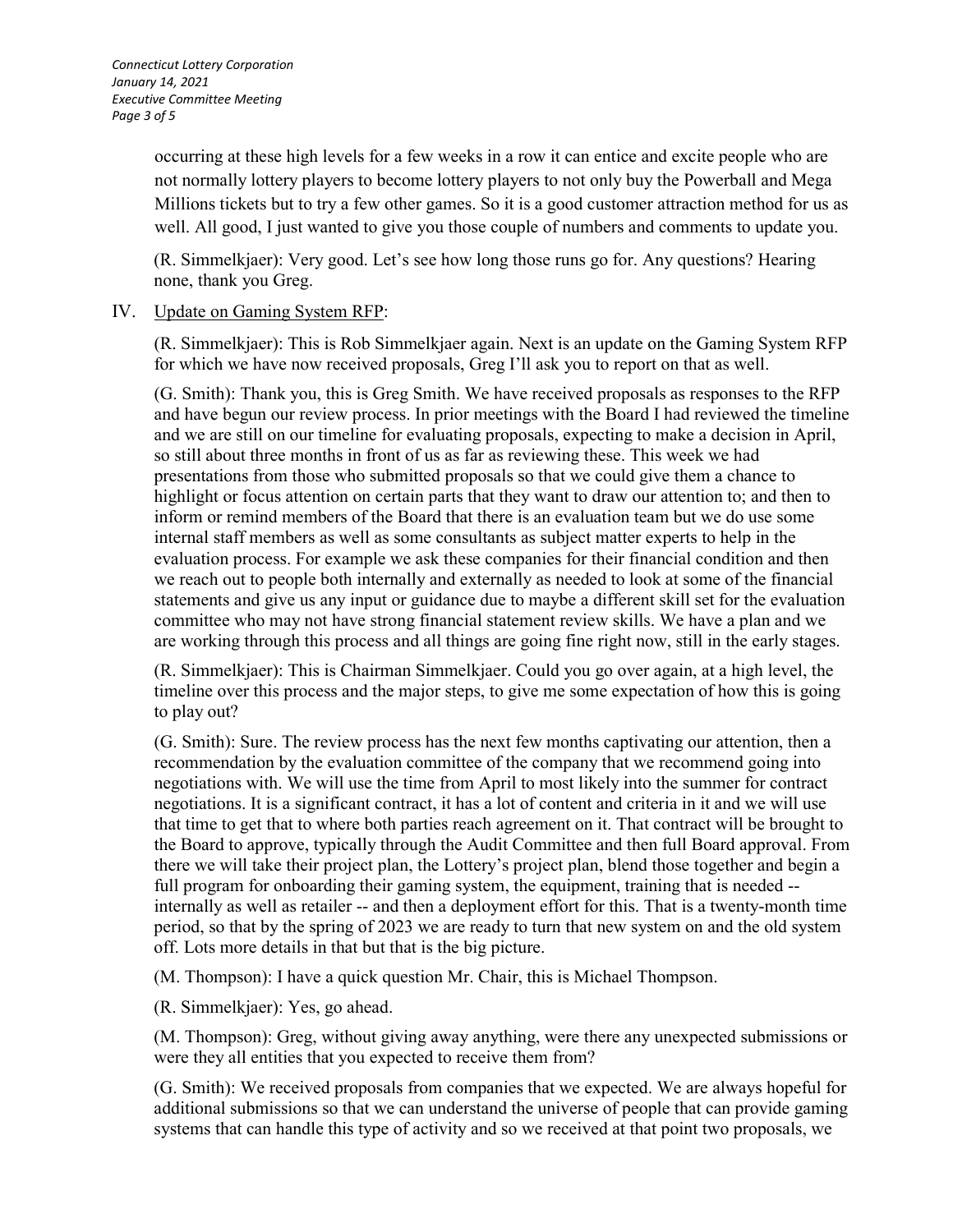were hoping for a couple more but we work with what we received following the procurement schedule and procedures that we have.

(M. Thompson): Is that part of the process completed now, the receipt of proposals?

(G. Smith): Yes, the deadline for submission was December  $30<sup>th</sup>$ .

(M. Thompson): Thanks.

(R. Simmelkjaer): Alright, this is Rob again, any other questions? We have a few items to discuss in Executive Session. A few draft outlines related to discussions of strategy on ilottery, sports betting, and also a draft organizational chart. So now I'd like to ask for a motion to go into Executive Session.

(M. Morton): Peg Morton, so moved.

(R. Simmelkjaer): Do I have a second?

(W. Blanchette): Blanchette, second.

(R. Simmelkjaer): Thank you. All in favor?

(All): Aye.

(R. Simmelkjaer): Opposed? Ok, we will close the public line at this point and go into Executive Session at 10:17 a.m.

(G. Smith): This is Greg Smith, I'd like to have Matt Stone included for the first two items.

- V. Executive Session:
	- a. Discussion of iLottery Draft Outline
	- b. Discussion of Sports Betting Draft Outline

[Mr. Stone left the meeting at 10:59 a.m.]

c. Draft Organizational Chart

VI. Discussion and action, if any, on items discussed during Executive Session:

(R. Simmelkjaer): This is Chairman Simmelkjaer. We are back in public session at 11:14 a.m., noting that no votes or actions were taken during the Executive Session.

VII. Adjournment:

(R. Simmelkjaer): With that if there is nothing further we are prepared to adjourn the meeting. I'd like to ask for a motion.

(M. Thompson): So moved, Michael Thompson.

(W. Blanchette): Blanchette, second.

(R. Simmelkjaer): All those in favor of adjourning?

(All): Aye.

(R. Simmelkjaer): Opposed? Ok, that adjourns our meeting of the Executive Committee at 11:15 a.m. Thank you all very much.